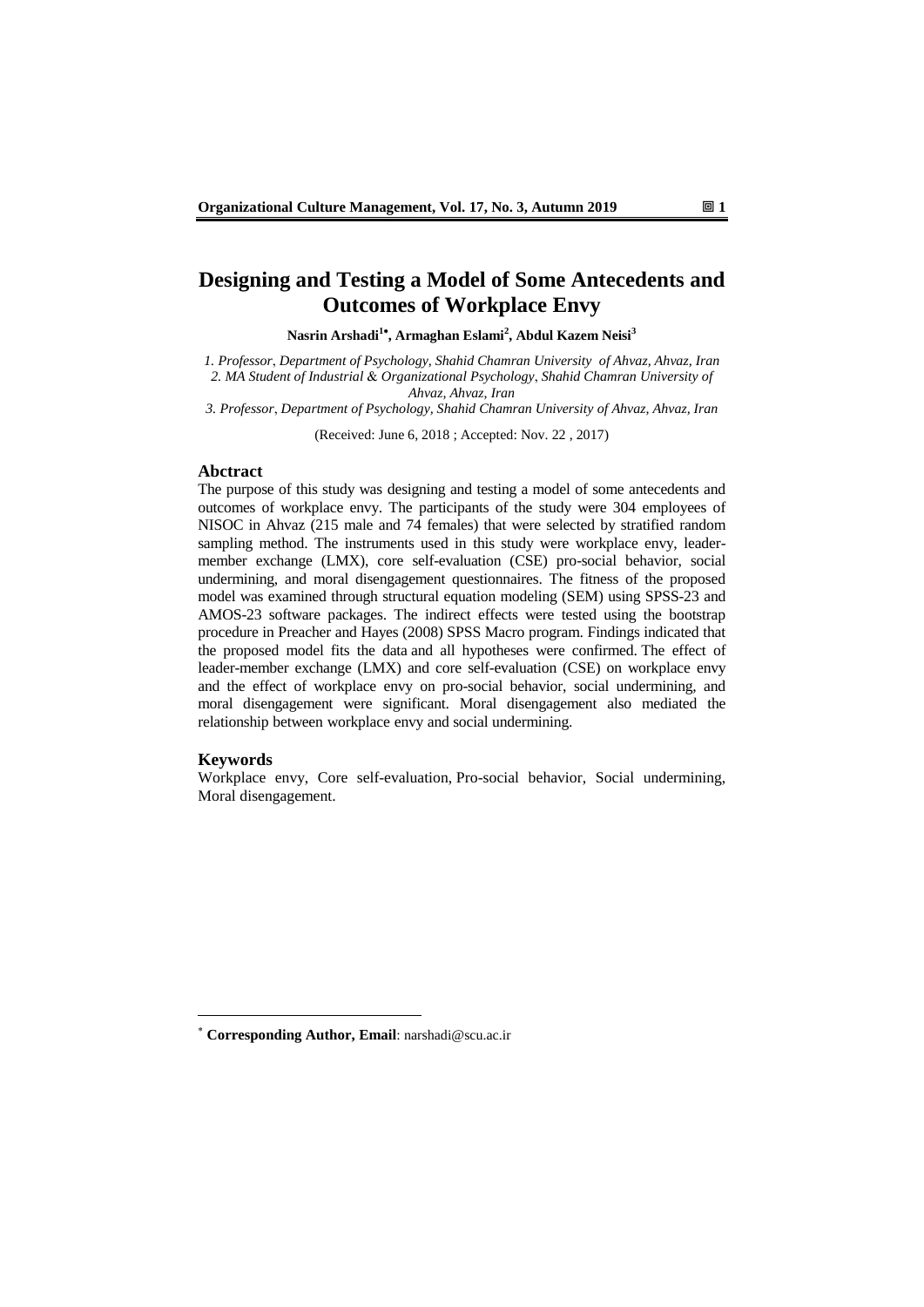# **The Manifestation of Confucian Philosophy in Iranian Businesses: Cultural Consequences and Judgments**

**Saman Sheikhesmaeili<sup>1</sup>**\* **, Sana Hazbavi<sup>2</sup>**

*1. Instructor, Department of Business Management, Faculty of Humanities, Islamic Azad University, Sanandaj Branch, Iran*

*2. MSc, Faculty of Management & Accounting, Allameh Tabataba'i University, Tehran, Iran*

(Received: Oct 30, 2017 ; Accepted: May10, 2018)

### **Abstract**

Nowadays, the observance of moral and social issues in businesses is considered as part of the added value which can be offered to the customers. There has been developed a novel approach to oriental business management in this regard – called "Confucian principles" – which is based on the human attributes and spirit. The purpose of this study is to investigate the effect of these principles on the creation of multidimensional values and sustainable market for the stakeholders and to evaluate the resulting consequences and judgments. To this end, Mahak charity fund was selected and studied as the research population. In terms of methodology, this study is an applied research projects based on the descriptive-survey methods of data collection. Accordingly, the data was collected using a questionnaire. The content validity of factors was confirmed through expert opinion, and the measure structure validity was confirmed using factor-analysis-based convergent and divergent validity types. The reliability of the questionnaire was measured and confirmed using Chronbach's alpha index. In addition to the clarification of the realization of the variables under study, the findings of the study at hand revealed that the suggested Confucian principles are appropriate predictors of customer equity, sustainable marketing, as well as moral and social judgments, in a way that based on the goodness of fit model, we can acknowledge that moral and social judgments are significantly impacted by independent variables suggested in this study.

### **Keywords**

1

Social and moral judgments, Confucian principles, sustainable marketing, Customer equity.

**<sup>\*</sup> Corresponding Author, Email:** sheikhesmaeili@gmail.com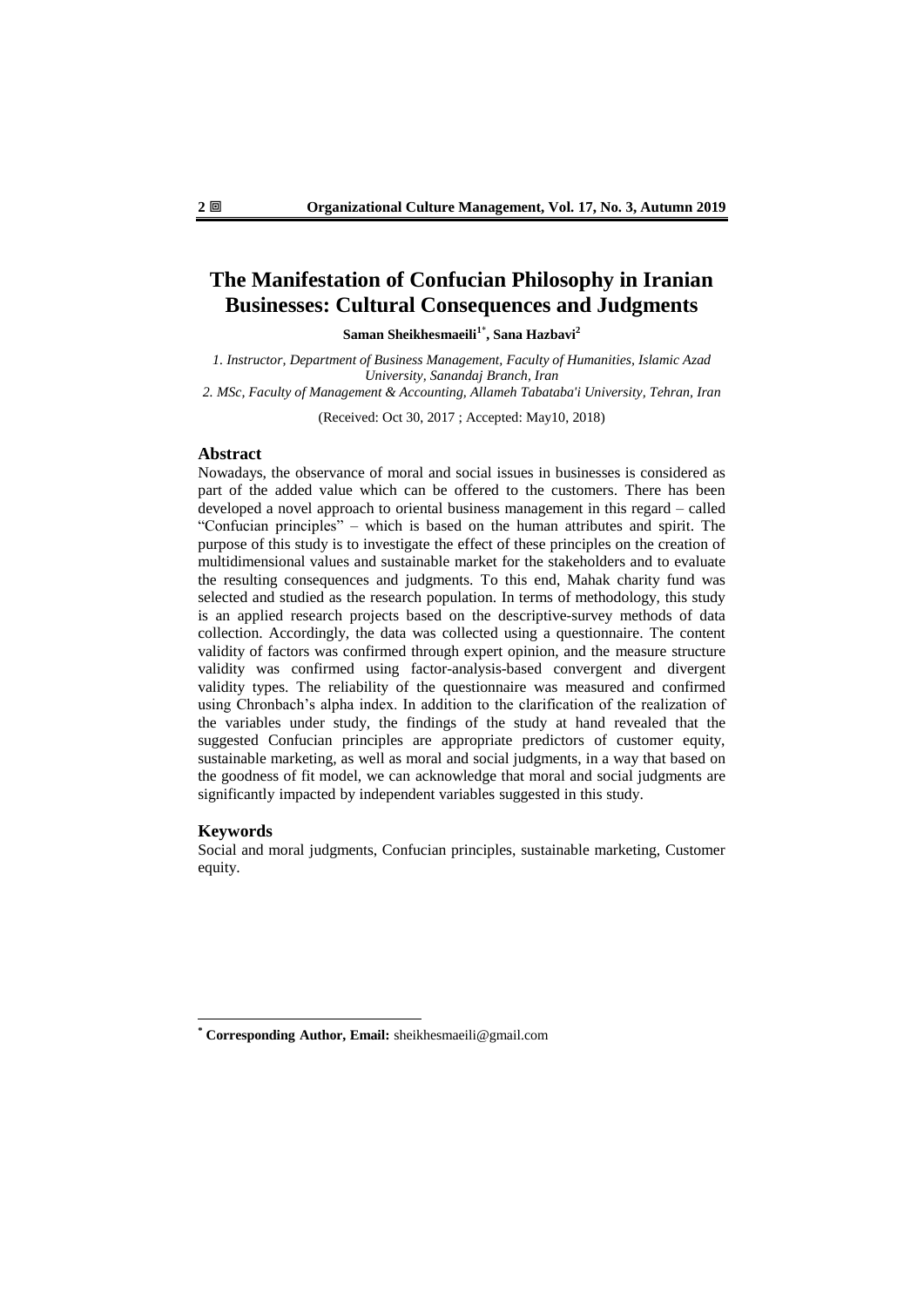# **Explaining the Corruption Diffusion in Public Organizations by Analyzing the Individual and Organizational Variables and Using the Bandwagon Effect**

**Tayebeh Abbasi<sup>1</sup> , Ali Asghar Pourezzat<sup>2</sup> , Alireza Saify<sup>3</sup>**

*1. Assistant Professor, Faculty of Management, University of Tehran, Tehran, Iran 2. Professor, Faculty of Management, University of Tehran, Tehran, Iran 3. MSc., Faculty of Management, University of Tehran, Tehran, Iran*

(Received: Oct 9, 2018; Accepted: Feb 23, 2018)

### **Abstract**

This inquiry has attempted to explain the diffusion of corruption in public organizations by the Bandwagon Effect and the individual and organizational factors that affect it. For this purpose, the qualitative approach has been pursued and the data has been collected using the interviews conducted with the employees of public organizations and organizational experts. Accordingly, Grounded Theory has been adopted as the methodology of the research through which the data has been analyzed in three phases: open coding, axial coding and selective coding. In open coding phase, the ideas of interviewees were conceptualized and categorized; in axial coding phase, the phenomenon, casual conditions, contexts, intervening conditions, action strategies and consequences were determined; finally, the relationships among these elements, the core category and the storyline of the corruption diffusion by the Bandwagon Effect were introduced in selective coding stage. In conclusion, the main questions of this inquiry are answered.

#### **Keywords**

-

Administrative corruption, Bandwagon Effect, Public organizations, Grounded theory.

**Corresponding Author, Email:** a.saify@alumni.ut.ac.ir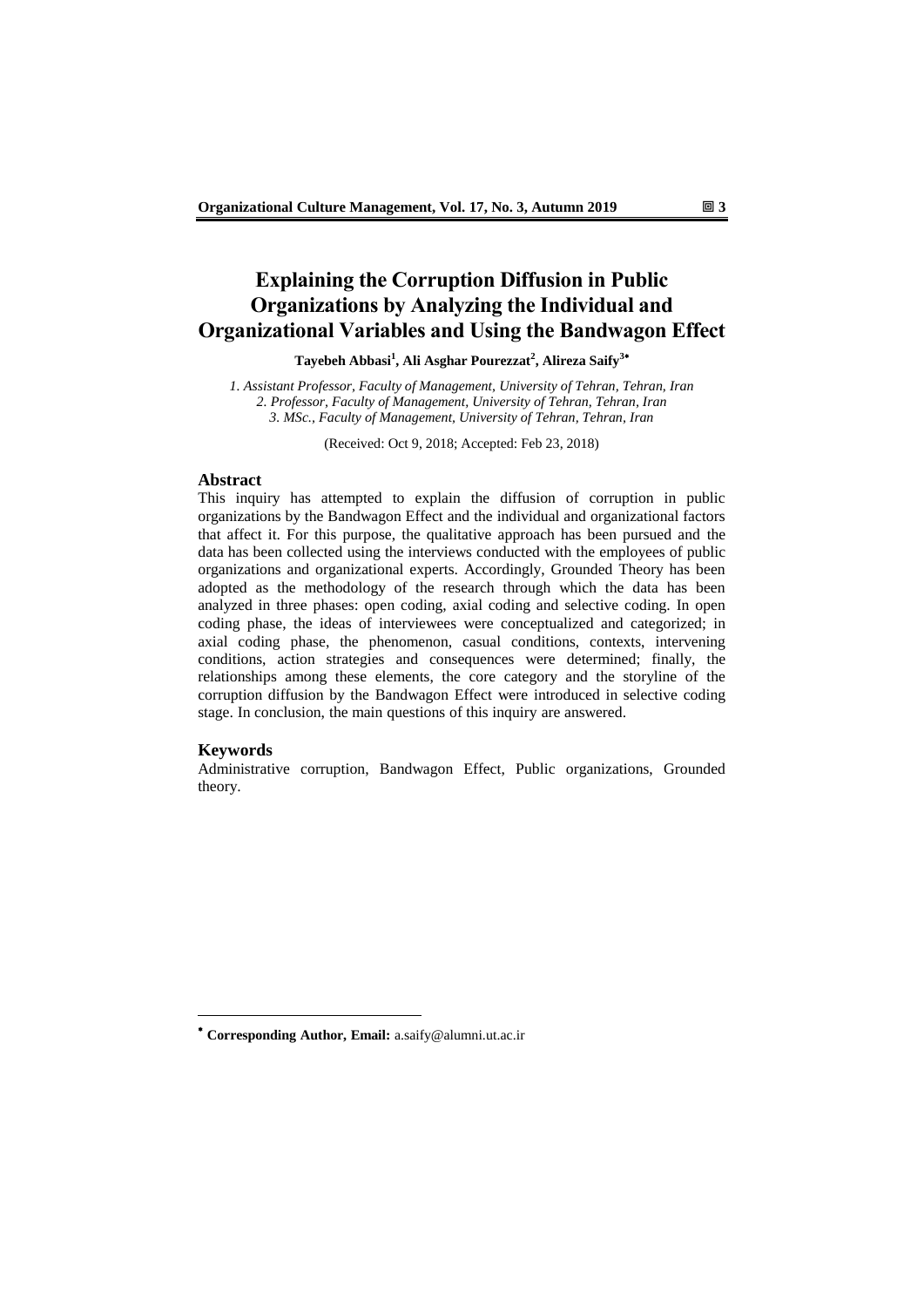# **Corporate Citizenship and its Role in Creating Organizational Trust and Organizational Identification**

**Asghar Moshabaki Esfahani<sup>1</sup> , Soheil Nejat<sup>2</sup> , Fereshteh Khalili Palandi<sup>2</sup>**

*1. Professor of Business Administration, Faculty of Management and Economics, Tarbiat Modares University, Tehran, Iran*

2. Ph.D. Student in Marketing Management, Faculty of Management and Economic, Tarbiat *Modares University, Tehran, Iran*

(Received: Sep 23, 2017 ; Accepted: Jan 25, 2018)

### **Abstract**

Corporate citizenship includes the ability of the company to manage its relationships with the community in such a way as to minimize the negative effects and maximize its productivity. The purpose of this study is to investigate corporate citizenship and its impact on organizational trust and organizational identification. This study is applied in terms of purpose and descriptive-correlation in terms of research type. The statistical population of this research was comprised of the staff of Mazandaran University. Through simple random sampling, 269 individuals were selected as the sample. Data were collected through a standard questionnaire. Also, for reliability, Cronbach's alpha coefficient was used to verify the reliability and the first and second order confirmatory factor analyses were used to examine the validity of the questionnaire. To test the hypotheses, Structural Equation Modeling was used with the help of LISREL8.8 software. The results showed that corporate citizenship has a positive and significant effect on organizational trust and organizational identification. Also, organizational trust has a positive and significant effect on organizational identification.

#### **Keywords**

-

Corporate citizenship, Organizational trust, Organizational identification, Structural Equation Modeling.

**Corresponding Author, Email:** soheilnejat@modares.ac.ir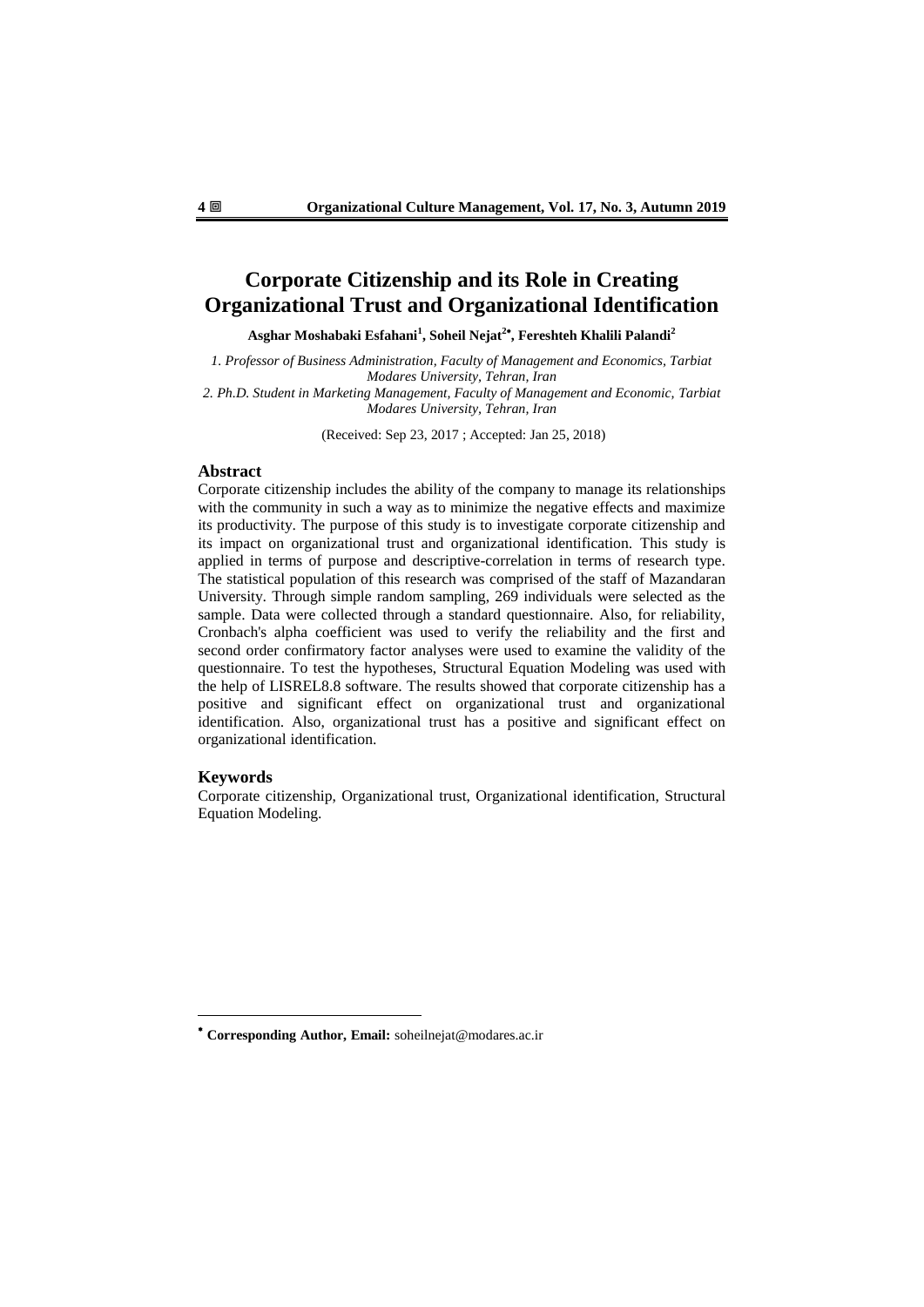# **Organizational Hypocrisy Derived from Machiavellian Ethics and Influence Tools (Case Study: Ilam Provincial Government)**

**Rahman Ghaffari 1 , Yahya Rostamniya<sup>2</sup>**

*1. Assistant Professor, Management Department, Islamic Azad University, Sari branch, Sari, Iran*

*2. PhD Student of Public administration, Payame Noor University of Tehran, Tehran, Iran*

(Received : Nov 12, 2017 ; Accepted : May 14, 2018)

#### **Abstract**

The purpose of this study was to identify the causes of the undesirable culture of disruptive organization in governmental organizations. Consequently, new foundations in management and behavioral research of the organization, such as the managers' Machiavellian ethics, managers' tactics to influence their subordinates, and self-image management have been considered as factors affecting organizational dilemmas. The statistical population of this study included 210 employees of Ilam provincial government, 140 of whom were selected as the statistical sample. Data was collected using a questionnaire through a randomized distribution method. The results of the data analysis, which was carried out using Structural Equation Modeling with partial least squares method through Smart-PLS software, confirmed the proposed model of the study in which the managers' ethics positively affects their influence tactics and their management of their self-image , while image manipulation tactics have a positive and significant effect on organizational dilemmas. Also, the variables of intrusion tactics and self-image manipulation play a role in mediating the relationship between managerial ethics and organizational dilemmas.

#### **Keywords**

1

Managers' Machiavellian ethics, Organizational hypocrisy, Influence tactics, Impression management.

**Corresponding Author, Email:** rghaffari@ut.ac.ir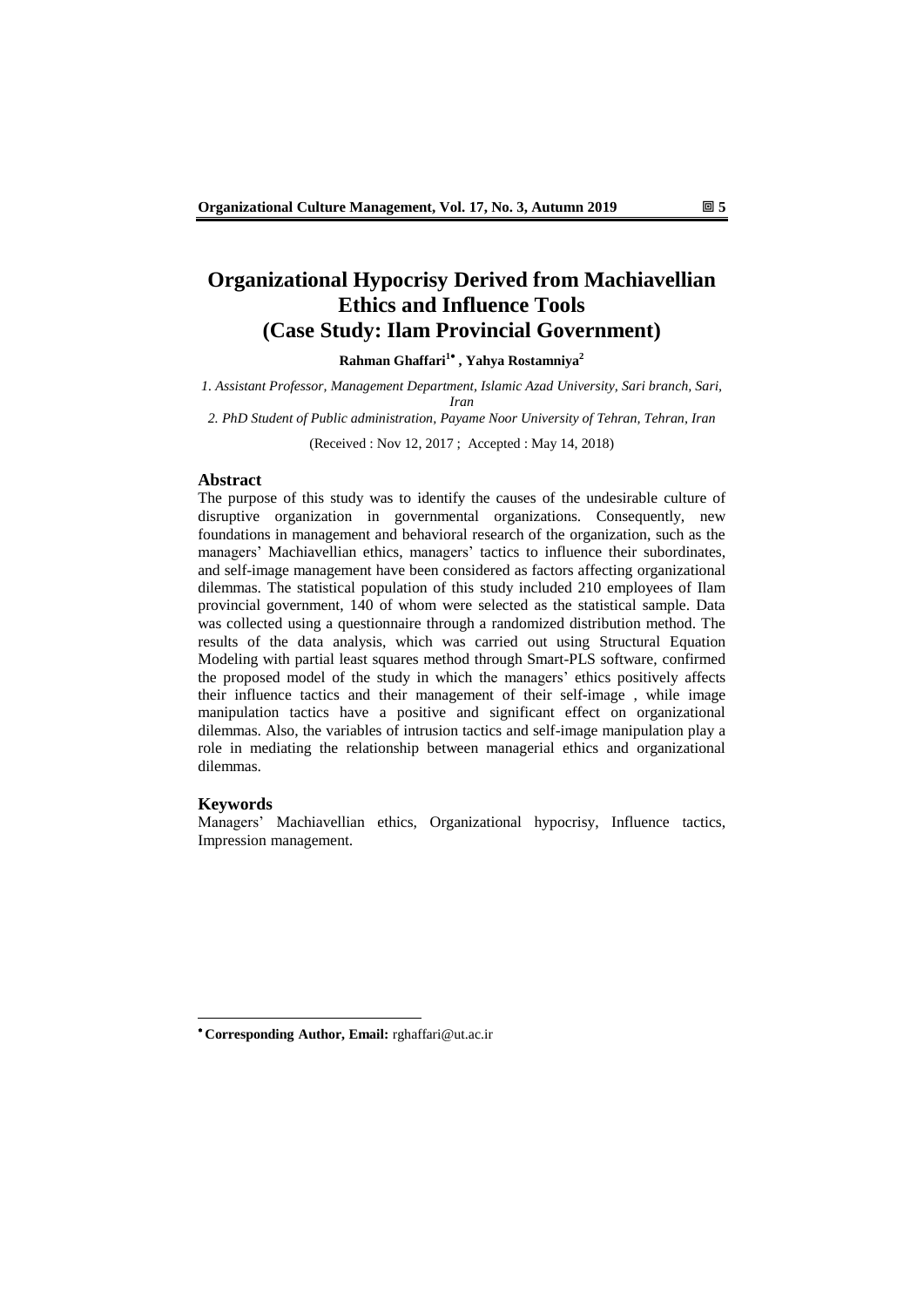# **A Study of Cultural, Social and Psychological Factors Influencing Individual Investors' Behavior in Stock Exchange**

**Bahram Ebadpoor<sup>1</sup> , Mohammad Hasan Ebrahimi Sarvolya<sup>2</sup> , Jafar Babajani<sup>3</sup> , Payam Hanafizadeh<sup>4</sup>**

*1. Ph.D. Student, Faculty of Management and Accounting, Allameh Tabataba'i University, Tehran, Iran*

*2. Assistant Professor, Faculty of Management and Accounting, Allameh Tabataba'i University, Tehran, Iran*

*3. Professor, Faculty of Management and Accounting, Allameh Tabataba'i University, Tehran, Iran*

*4. Associate Professor, Faculty of Management and Accounting, Allameh Tabataba'i University, Tehran, Iran*

(Received: Feb 20, 2018; Accepted: Oct 9, 2017)

## **Abstract**

This study has attempted to develop the scientific literature on cultural, social and psychological factors influencing individual investors' behavior and offer a clear strategy to know their decisions in stock exchange market. Since our society is affected by cultural and social affairs, studying these factors and their effects on individual investors' behavior (which account for up to to %50 of stock exchange trading volume and %90 of the total number of trades, respectively) can come to a framework for future modeling and to clarify stock exchange atmosphere more. In this research, after studying the related literature and the theoretical background using meta-syntheses, the theoretical saturation was reached. Applying Delphi research method in three rounds, the whole comments and ideas of experts were collected and used to achieve the required convenient questionnaire. This questionnaire was distributed among four hundred people (as the survey stage) and the collected data was analyzed using confirmatory factor analysis (CFA). Based on the obtained results about dimensions, components, and indices, this study approved and measured the effect of these factors on individual investors' decision making, and suggested more convenient advices to control the stock exchange market atmosphere as well.

#### **Keywords**

1

Behavior, Behavioral factors, Individual investors, Stock exchange.

**Corresponding Author, Email:** bahramebadpoor@yahoo.com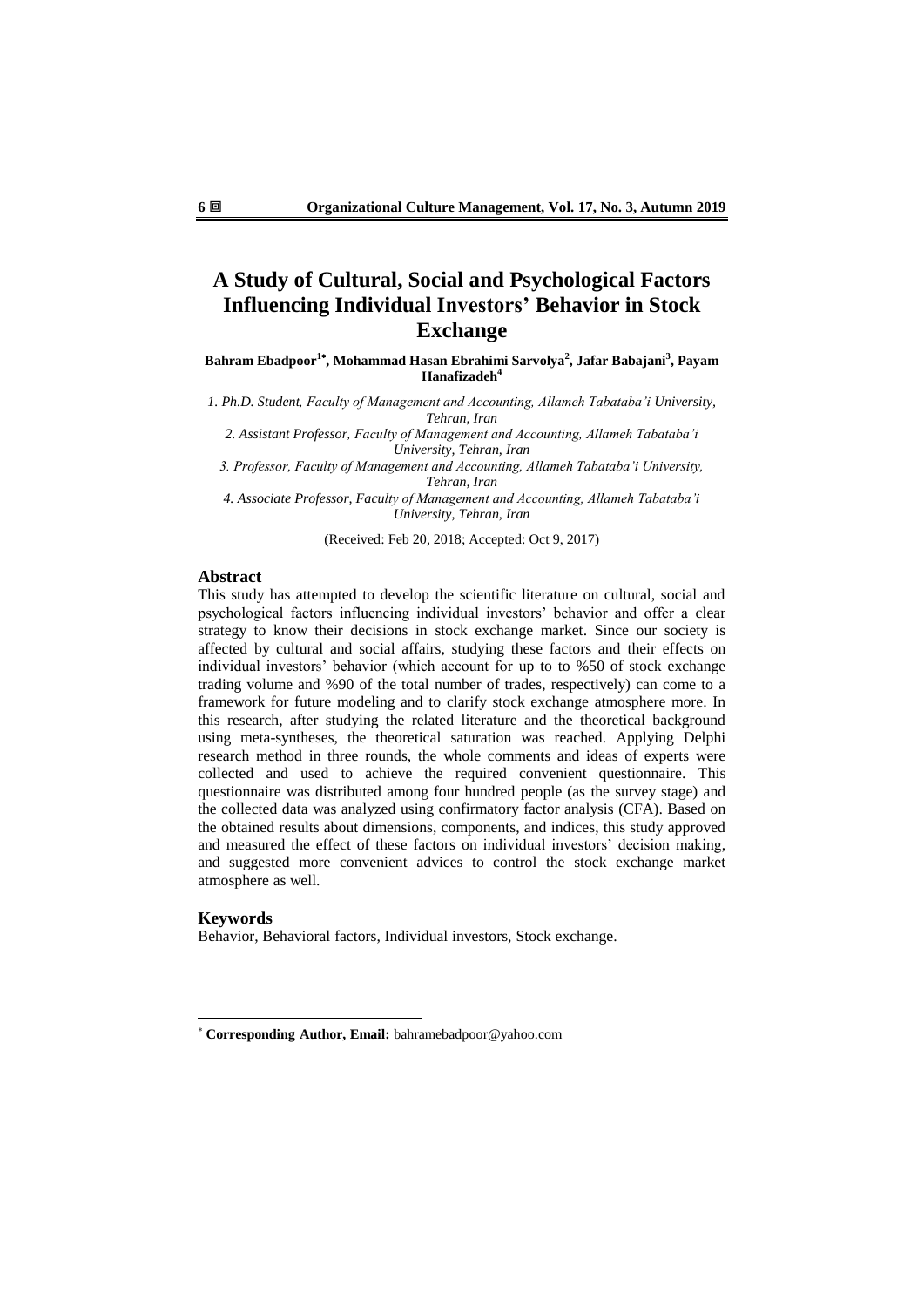# **A Critique of the Quality of Work Life Studies in Iran Using Meta-Analysis**

**Hasan Rangriz<sup>1</sup> , Somayeh Bakhshandeh<sup>2</sup> , Esmaeil Shaabany<sup>3</sup>**

*1. Associate Professor, Faculty of Management, Kharazmi University, Tehran, Iran. 2. Ph.D. Candidate, Faculty of Management, Kharazmi University, Tehran, Iran 3. Ph.D. Holder in Development Management, Faculty of Management, University of Tehran, Tehran, Iran*

(Received: Feb 12, 2018 ; Accepted: July 24, 2018)

### **Abstract**

To date, the quality of work life has been studied as a basis for employees' wellbeing in a variety of categories. Accordingly, the present study combines the results of quantitative studies in quality of work life with the aim of identifying and prioritizing the appropriate factors to the biomass context of Iran. This research is descriptive in terms of purpose and is applied in terms of its type. The statistical population consisted of 79 papers and theses reporting studies conducted in Iran. Using the Judgment method, 40 studies were entered into the meta-analysis process in CMA2 software. Identification reliability was obtained through the agreement of the judges in the selection and classification of studies, the coding reliability was achieved through the agreement of referees on the use of specific concepts for encoding variables, and the significance level and effect size was attained through an agreement in measuring the effect size between the two meta-analyzers. The results showed that social relationships in work, opportunity for growth, overall atmosphere of life, the level of control applied in work, work satisfaction, lawfulness, stress at workplace, safe and healthy working conditions, work-life balance, social integration, and sufficient payment are considered to be the most important components of the quality of work life.

#### **Keywords**

1

Quality of work life, Employees' well-being, Quality of work life components, Meta-analysis process.

**Corresponding Author, Email:** somayehbakhshandeh19@gmail.com